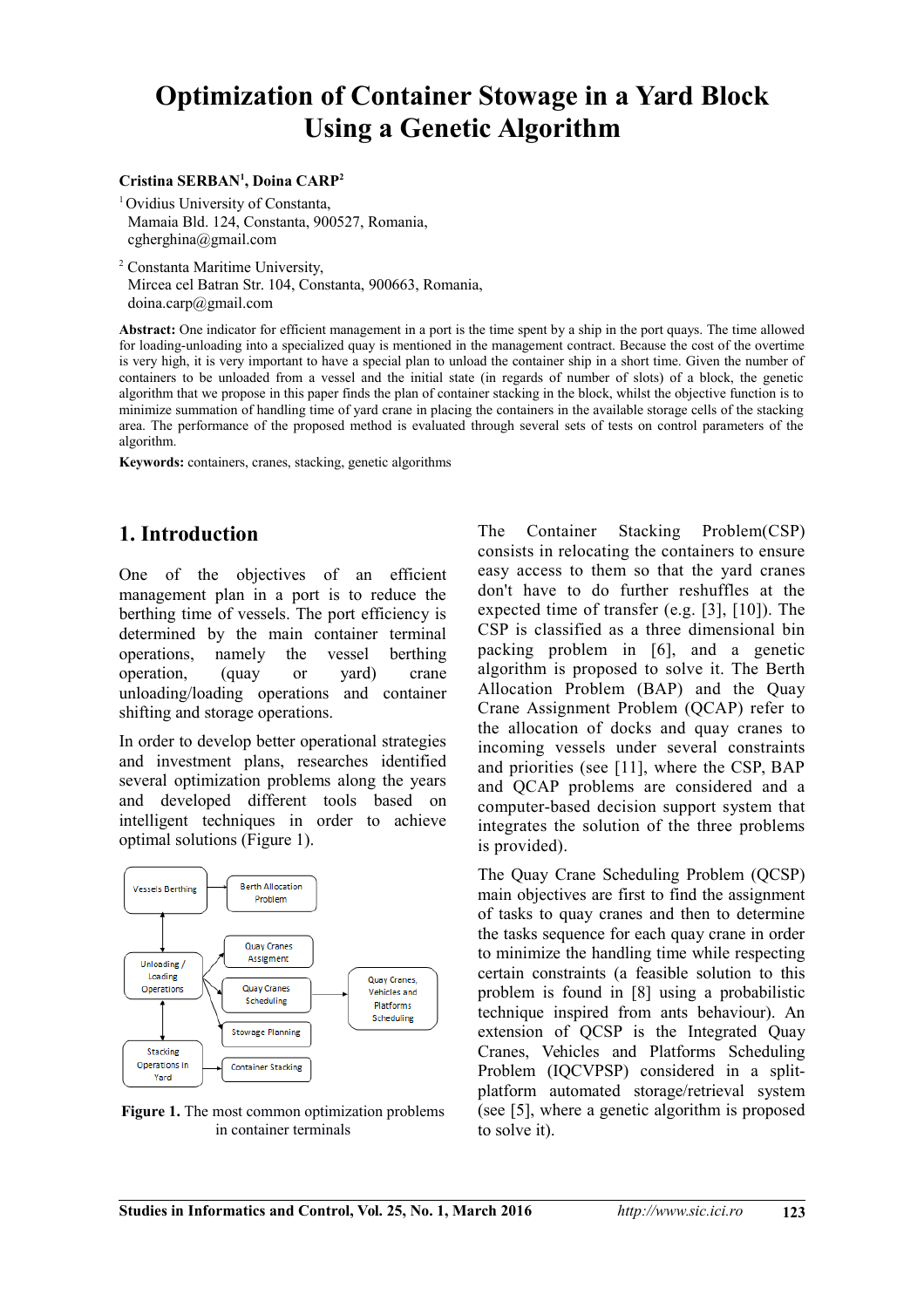In this paper we consider a Stowage Planning Problem which occurs during the unloading task of a vessel. In this respect, a genetic algorithm is proposed and optimal solutions for this problem are found in relatively low computational time.

Section 2 gives the main features of the problem considered. In Section 3 we briefly describe the basic principles of genetic algorithms, then we thoroughly depict the one that we proposed. This section also states the results of the several tests that we have been executed on the control parameters of the proposed genetic algorithm. Conclusion remarks and recommendations for further research directions are presented in Section 4.

# **2. Problem Definition**

The unloading task is the set of operations performed by cranes and vehicles to unload a container from the vessel and discharge it into a slot of a bay in the container yard. The quay crane moves from its dwell point to the vessel, picks up the desired container and shifts it ashore to be loaded on a land vehicle (train or truck). The vehicle moves to the yard (Figure 2) which consists of several blocks, each one having several bays; each bay contains a set of rows, and each row consists of a set of tiers (usually 4 or 5). The destination of the container is a slot in a row of a bay in a particular block. The loaded vehicle travels to the load/unload station of the dedicated block and transfers the container to the yard crane. The yard crane moves the container to the predetermined row and places the container in the slot (Figure 3).

Our approach attempts to optimize the container stacking in the block by minimizing the handling time of the yard crane while placing the containers in the slots of the stacking area.

While considering some block in the container yard, the following assumptions were considered:

- 1. Transportation times of loaded and empty yard crane are the same
- 2. Transferring time between yard crane and vehicles is assumed small enough to be ignored
- 3. The load/unload station of the block is predetermined and fixed
- 4. The bays are numbered as in Figure 3 (bay no.1 is the one near the load/unload station)



**Figure 2.** Layout of a yard in a container terminal



**Figure 3.** Layout of a block in a container terminal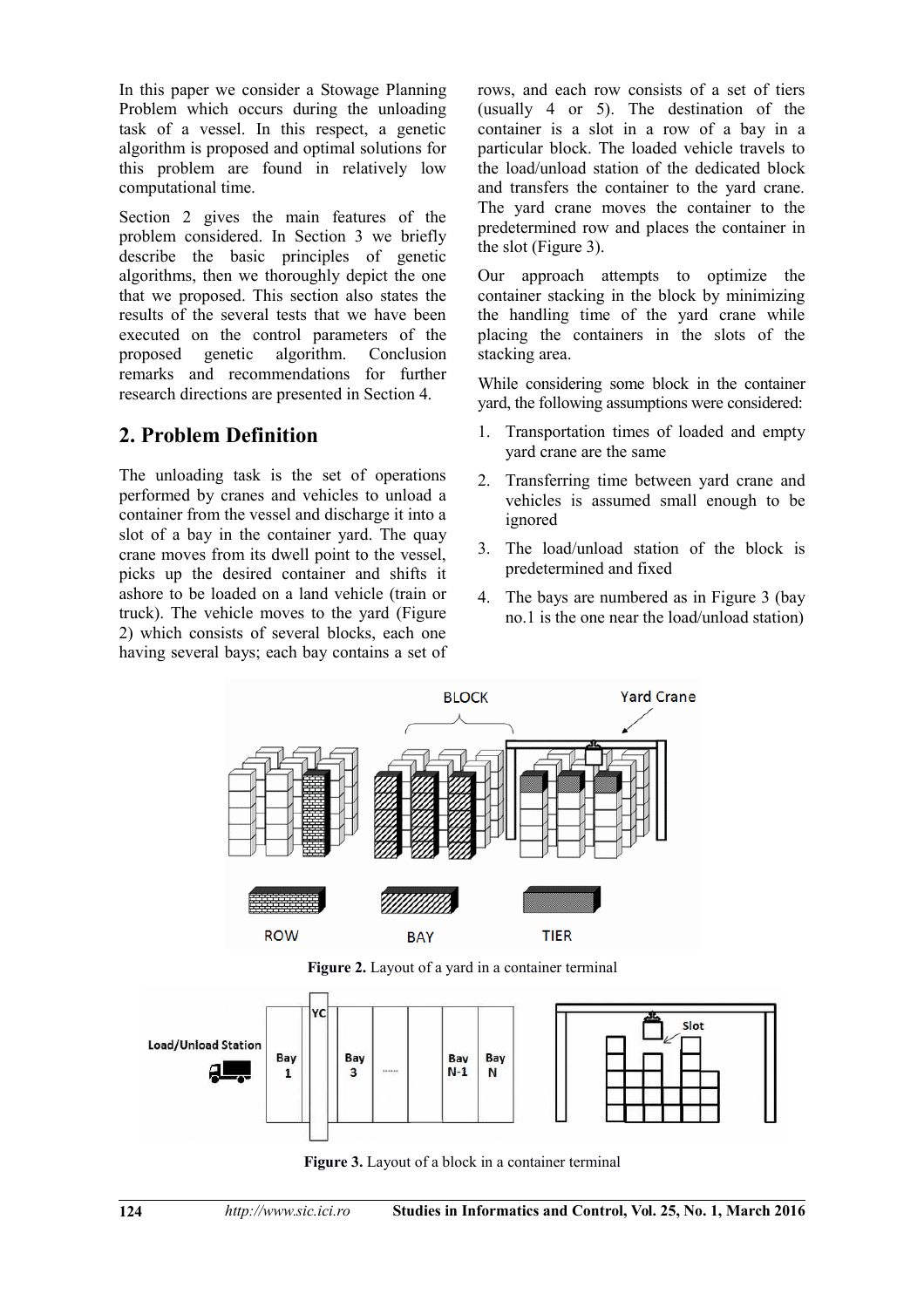- 5. The dwell point policy for the yard crane is "return to start" (to the load/unload station)
- 6. The initial state of the block, i.e. the number of available cells in each row of the bays in the block, is known before the start of the unloading task
- 7. The number of containers to be unloaded from a vessel is known; it may be less, equal or greater than the capacity of storage of the block considered
- 8. The terminal operators ultimately decide which solution is the most appropriate for a particular block in relation to a multiobjective problem: optimization of handling time upon that block or meeting the requirement to storage in that block as many containers as possible.

# **3. The Proposed Genetic Algorithm**

In our model, the yard crane picks up a container from the vehicle and transfers it in a slot at the top of a row (each row has up to 5 tiers) in a block. We assumed that a row could be completed or not, the number of missing containers (up to 5) being retained for each row. We want to find the plan of container stacking in the block, and a genetic algorithm is proposed to find optimal solutions for this problem in a reasonable computational time.

### **3.1 Basic principles of genetic algorithms**

Genetic Algorithms (GAs) are adaptive heuristic search algorithms. Having a highly modular nature, they are used in a wide area of practical problems in science and industry, e.g. optimization, machine learning, economics or population genetic problems (e.g. [1], [2], [7], [9]). GAs are specially designed to find good solutions to problems that were otherwise computationally unsolvable: the solution sets are finite but so large that brute-force evaluation of all possible solutions is not computationally feasible.

GAs are based on the evolutionary ideas of natural selection, applying the principle of 'survival of the fittest' on a population of potential solutions encoded as chromosomes, selecting individuals according to their level of fitness, and mating them together using some recombination operators to produce better approximations to a solution (see [4], [12]).

Solving a problem with GAs means to search a solution in the space of all potential solutions using a population of agents. The search process is based on two mechanisms: exploration (go through different regions in space of solutions and gather information) and exploitation (refine the solution, i.e. the information collected through exploration process). The search is guided through a function called fitness, which measures the closeness to the solution.

An implementation of a genetic algorithm begins with a population of random chromosomes, which are string representations of solutions to a particular problem. A chromosome is composed of genes whose values can be either bit-strings, real numbers, symbols or characters, the interpretation of these strings being entirely problem dependent. The size of population depends on the problem and the type of encoding used and must be chosen with care because it affects greatly the efficiency of a GA (see [12]): if it was too small, the GA would have only a few possibilities to perform crossover, so only a small part of the search space would be explored, and if it was too large, the GA would slow down. The most common size for a population is between 30 and 100 individuals.

The objective function *f* provides a measure of individuals performance with respect to the problem domain. This performance is transformed by the fitness function *F* into a measure of allocation of reproductive opportunities for individuals in a GA. The fitness function is problem specific and is derived from the objective function.

For unconstrained optimization problems:

- maximization problems: the fitness function can be considered to be the same as the objective function
- minimization problems: the most fit individuals will have the smallest numerical value of the corresponding objective function; moreover, due to the fact that some operators need non-negative values of the fitness, it is necessary to map the underlying natural objective function to fitness function form. A most commonly adopted fitness mapping is the one from relation (1), which does not alter the location of the minimum, but converts a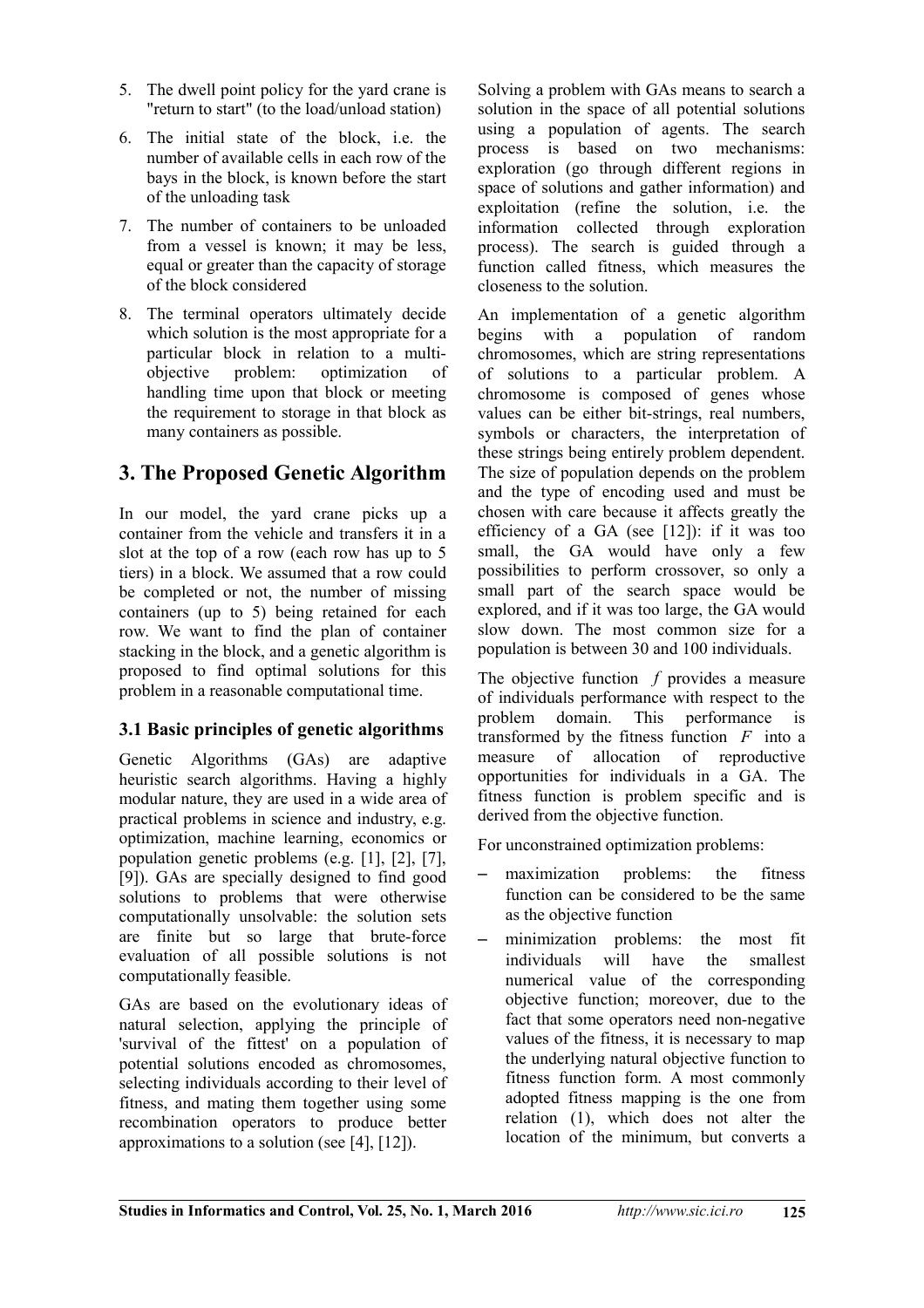minimization problem to an equivalent maximization one.

$$
F(x) = \frac{1}{1 + f(x)}\tag{1}
$$

For constrained optimization problems, one must add penalty functions to the objective function, so problem (2)

$$
min f(x) \tag{2}
$$

**subject to**

$$
\begin{cases} g_i(x)=0, & i=1,...,m \\ h_j(x)\le 0, & j=m+1,...,q \end{cases}
$$

turns into problem (3),

$$
min p(x) \tag{3}
$$

$$
p(x) = f(x) + \sum_{i=1}^{m} a_i \varphi(g_i(x)) + \sum_{j=m+1}^{q} b_j \psi(h_j(x))
$$

where  $\varphi$ ,  $\psi$  are penalty functions

$$
\varphi(u) = \begin{cases} 0, u = 0 & \psi(u) = \begin{cases} 0, u \le 0 \\ \infty, u \ne 0 \end{cases} \tag{4}
$$

and  $a_i$ ,  $b_j$ >0 are penalty parameters.

Genetic operators used in GAs maintain genetic diversity and are analogous to those which occur in the natural world: selection (or reproduction), crossover (or recombination) and mutation. These operators are implemented to produce new offspring, which are in charge of exploration and exploitation of the feasible solution space.

Selection determines the number of times a particular individual is chosen for reproduction, i.e. the number of offspring that an individual will produce. Chromosomes evaluated with higher fitness values will most likely be selected as the parents of a pair of offspring, whereas, those with low values will be discarded from the current population.

Recombination is the process by which chromosomes selected from a source population are recombined to form members of a successor population. After selection has been carried out, the crossover operator is applied to two individuals, randomly paired with a user-definable probability, *pc*, called crossover rate. The recombination operation produces two offspring that inherit traits of both parents and are inserted, one or both of them, into the next population.

Mutation alters one or more gene values in a randomly chosen chromosome with a userdefinable probability, *pm*, called mutation rate, and produces a new genetic individual. This operator is used to maintain genetic diversity from one generation of a population to the next, and has two roles, firstly to recover good genetic material that may be lost through selection and crossover, and secondly, to provide the genes that were not present in the initial population.

Evaluation, selection, crossover and mutation (Figure 4) forms one generation in the execution of a GA. After several generations, the best individual (solution) is obtained. In cases where the problem to be solved does not have one individual solution, as is the case in multi-objective optimization and scheduling problems, the GA is useful for providing a number of potential solutions at once, letting the user to choose the best one.



**Figure 4.** The proposed GA flowchart

### **3.2 Encoding and initialisation**

In our model, the rows in the block are numbered from 1 to *n*. A chromosome is a feasible sequence of the rows in the block and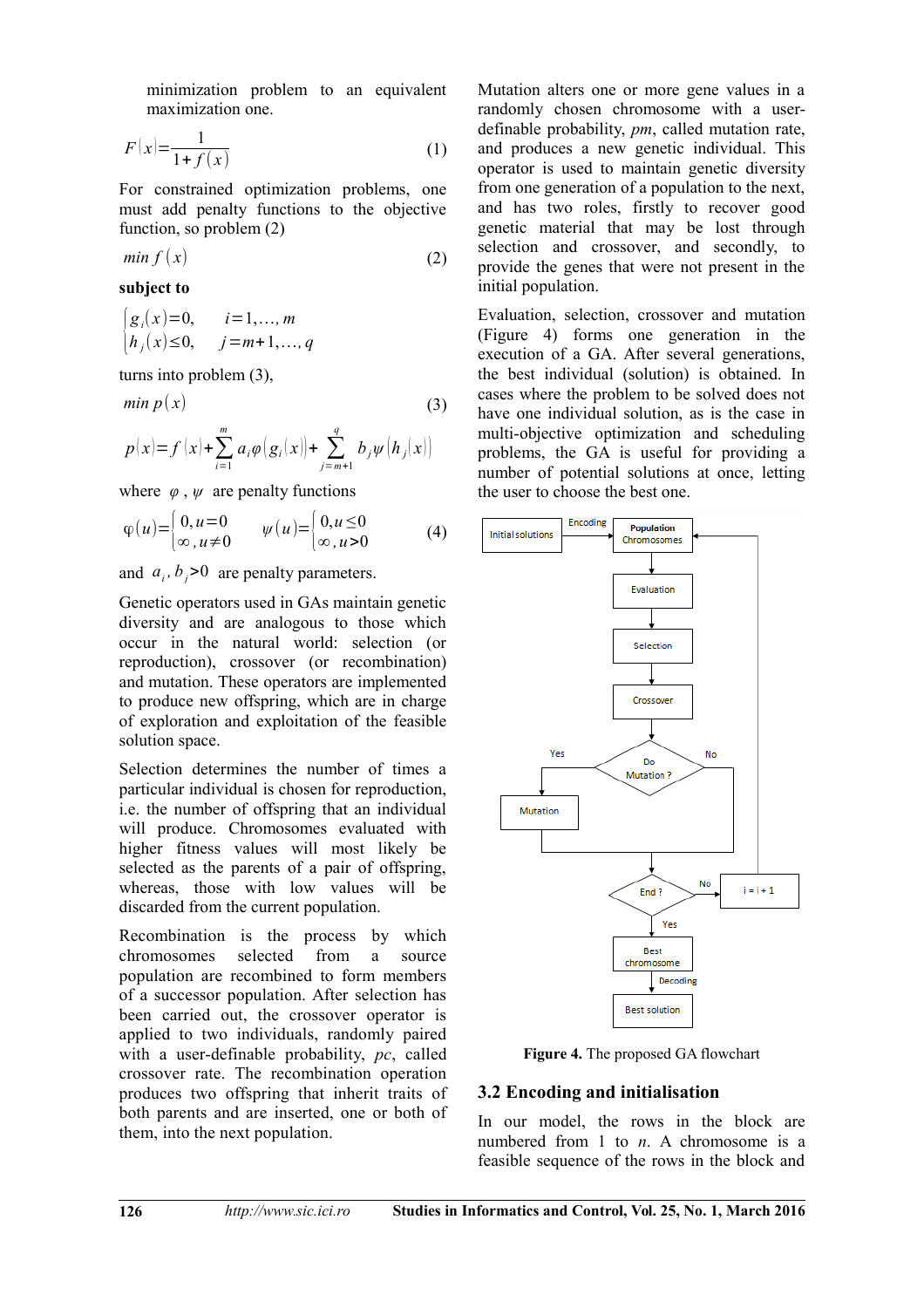

**Figure 5.** The proposed layout of a block

is encoded using an integer array having size equal to *n*; each element of this array denotes the number of containers missing in that row (maximum number of containers that may be stack in a row is 5). For our problem, we suppose we have a block with 3 bays, each with 4 rows (Figure 5).

The following chromosome: [0 5 3 4 5 1 0 0 2 3 0 1] indicates that the first row is completed, the second is empty and the third has 3 containers missing.

The initial population of size *s* is constructed by randomly generating *n*⋅*s* integers ranging from 0 to 5. We also set the chromosome, denoted by *initChrom*, that will show the initial state of rows in the block (e.g. *initChrom* = [4 2 0 1 0 5 2 1 0 0 2 0]).

#### **3.3 Evaluation**

We denote by *M* the number of slots in block. by *n* the number of rows in block and by  $x_i$  the number of containers missing in a row,  $x_i \in \{0, 1, 2, 3, 4, 5\}$ ,  $i \in \{1, 2, \ldots n\}$ . Let *T<sub>i</sub>* be the time needed for yard crane to move to row *i*. We will also consider  $t_k$  as the time needed for yard crane to shift from one tier to another,  $k \in \{1, 2, 3, 4, 5\}$ . Let  $x_{\text{init}_i} \in \{0, 1, 2, 3, 4, 5\}$  be the number of containers missing in the initial state of the block (values of *initChrom* genes). The goal is to

#### **minimize**

$$
f(x) = \sum_{i=1}^{n} \sum_{k=x_i+1}^{x_{\text{init}}} (2 T_i + t_k)
$$
 (5)

**subject to**

$$
\sum_{i=1}^{n} (x_{\text{init}_i} - x_i) \le M \tag{6}
$$

The objective function represents the summation of the time needed by the yard crane to pick the container from the load/unload station, place it in a slot and then return to the station. Constraint (6) imposes that the number of containers stacked in a block shouldn't exceed the capacity of that block.

Being a constrained optimization problem, we must add penalty functions to the objective function (5)

$$
\psi(u) = \begin{cases} 0, u \le 0 \\ -u, u > 0 \end{cases} \tag{7}
$$

(without penalty if restriction is met; the penalty corresponds to the level the restriction is unmet), so the new objective function will be (according to  $(3)$  and  $(7)$ ):

$$
p(x)=\n\begin{cases}\nf(x), & \text{if } \sum_{i=1}^{n} (x_{\text{init}_{i}}-x_{i}) \leq M \\
\text{if } (x)-b\left(\sum_{i=1}^{n} (x_{\text{init}_{i}}-x_{i})-M\right), \text{otherwise}\n\end{cases}
$$
\n(8)

where the penalty parameters  $a, b > 0$ ;  $a + b = 1$ control the weights of the two components of the problem: optimization of the objective function or meeting the restriction.

The fitness function will be given by relation (1).

#### **3.4 Selection, crossover and mutation operators**

The chromosomes are evaluated by using the fitness function and the current population is sorted in ascending mode. According to the crossover rate, some of the least fitted individuals will be replaced by a new set of offspring. The parents were selected by one of the most commonly used selection methods, namely the roulette-wheel selection, also known as the fitness proportionate selection. Conceptually, this method can be thought as a game of Roulette, each individual getting a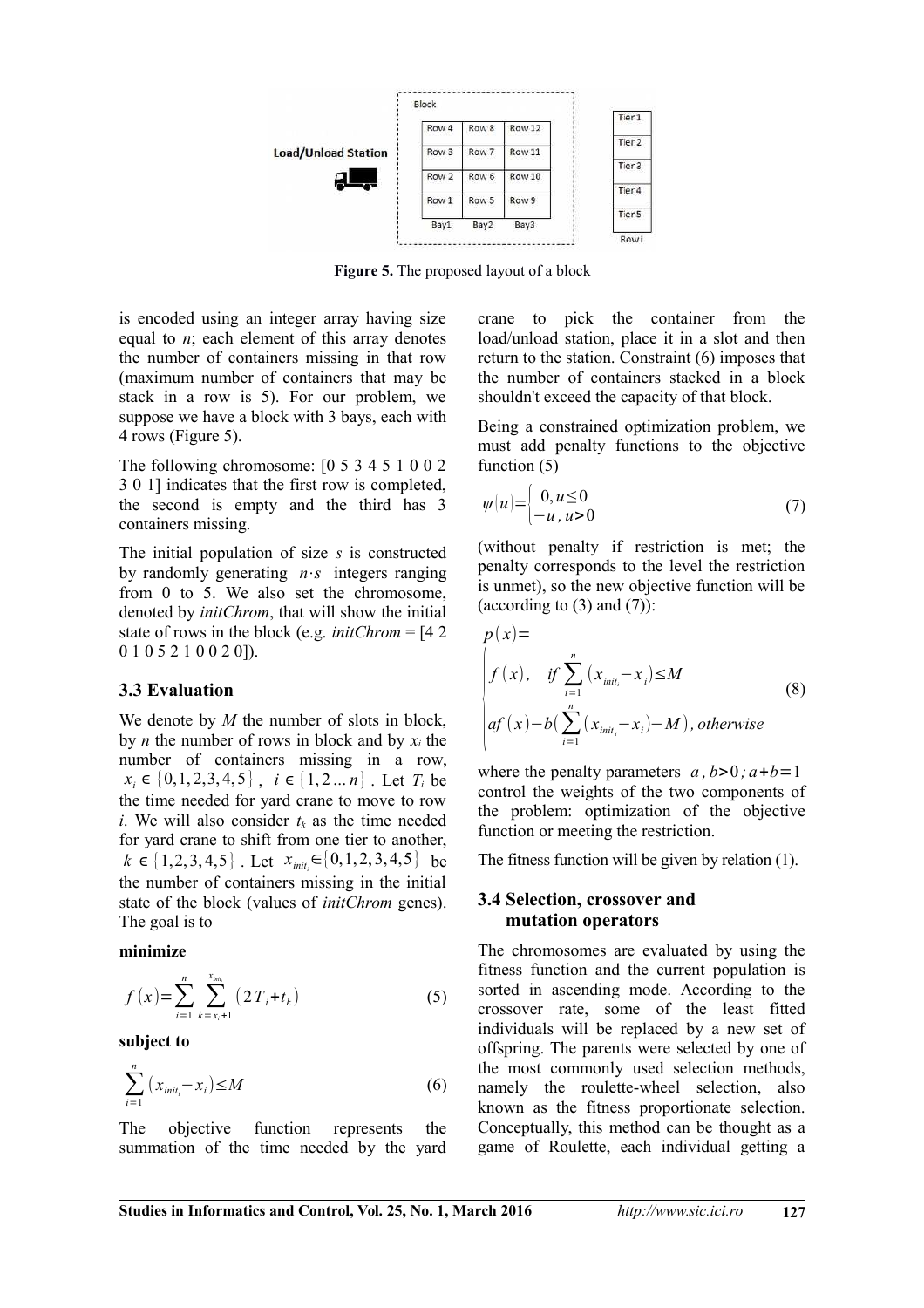slice of the roulette wheel equal in area to its fitness. The wheel is spun and on each spin, the individual under wheel's arrow is selected to be parent (see Table 1).

**Table 1.** Pseudo-code of selection operator

```
Sum the fitness F of all individuals
in the population (we call it FSum)
Compute the probability for each
individual i:
               P(i) = \frac{F(i)}{F S(i)}FSum
Compute the cumulative probability
for each individual i:
             CP(i) = \sum_{k=1}^{n}i
                        P(k )
for i = 1:s do
   Choose a random integer between 0
and 1 
   (we call it sLimit)
   if CP(i) \geq SLimit then
        select chromosome i 
end
```
Next, we propose both a crossover and a mutation operator, dependent of the nature of our problem and designed taking into consideration the restriction (9): the number of containers that may be stack in a row during the unloading task can not be higher than the initial number of containers missing from that row.

$$
x_i \le x_{\text{init}_i}, \forall i = 1, \dots, n \tag{9}
$$

The crossover operator randomly selects two parents and breeds the offspring by setting in the offspring gene a value less than or equal to that of *initChrom* on the matching position, so that the offspring will not have greater values (i.e. more containers missing) than the initial chromosome. The offspring created replaces one of the parents, randomly selected (see Table 2).

In next step of the GA, we used a version of the uniform mutation operator in which some of the chromosomes belonging to the current population and one gene of each of them are randomly selected; the uniform operator replaces the value of the chosen gene with a uniform random integer selected between the upper and lower bounds for that gene (0 and 5, respectively). In addition, the proposed mutation operator is performed only if

**Table 2.** Pseudo-code of crossover operator

```
for i = 1:s do
 Choose a random integer between 0 and 1
(we call it cLimit)
 if cLimit < pc then 
    select chromosome i as parent
end
for k = 1: number Of Parents
P1 = parents(k); P2 = parents(k+1);for i = 1:n do
 if P1(i) = P2(i) then
    offspring(i) = P1(i) else
   if P1(i) \leq intChrom(i)and P2(i) \leq initChrom(i) then
      offspring(i) = min(PI(i),P2(i)) else 
     if P1(i) \leq initChrom(i) then
         offspring(i) = P1(i) else 
       if P2(i) \leq initChrom(i) then
          offspring(i) = P2(i) else 
          if P1(i) > initChrom i) 
and P2(i) > initChrom(i) thenoffspring(i) = initChrom (i) end 
end
```
replacing the selected gene does not violate the constraint given by relation (9) (see Table 3).

**Table 3.** Pseudo-code of mutation operator

```
Compute number of mutations:
               noM = pm \cdot sCompute total number of genes in 
population:
                n \circ G = n \cdot swhile noM > 0 do
    Choose a random integer between 1 
and noG (we call it mLimit)
     Choose a chromosome:
              chrom=
mLimit
                      n
     Choose a random gene
            gen=mLimit % n
    The value of mutated gene is 
replaced by a random number between 0 
and 5 and smaller than the value in the 
same position in initChrom
           now = nom - 1;end
```
The algorithm was implemented in Matlab R2011a and the terminating condition was to either a predefined number of generations reached or 97% of the population had same fitness value. The best solution is the one with the smallest numerical value of the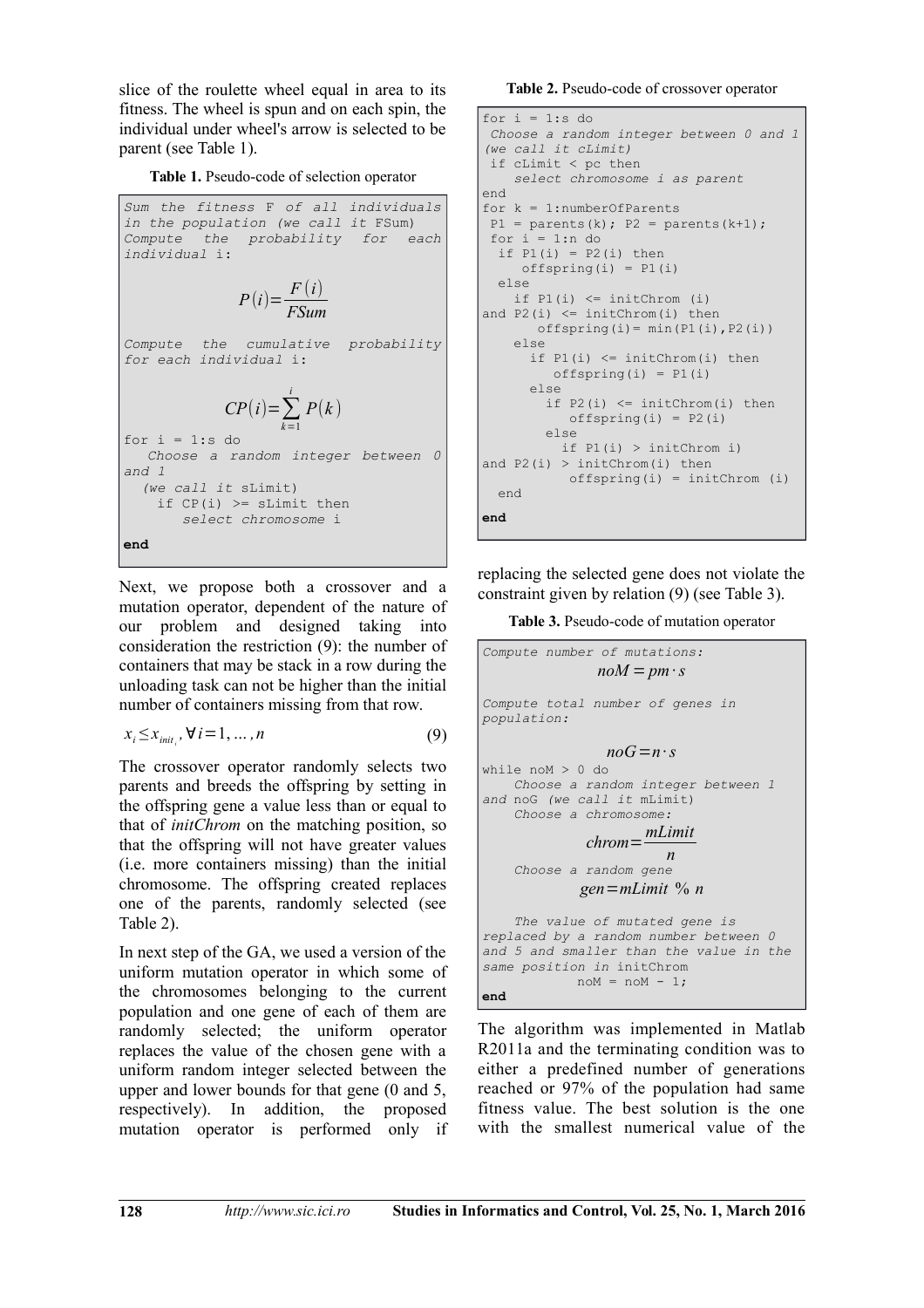objective function and, in addition, meets the constraint (9).

Table 4 illustrates a solution found by the proposed GA. Given the initial state of the block, i.e. *initChrom* = [4 2 0 1 0 5 2 1 0 0 2 0], one may interpret the solution as the plan of container stacking, i.e. "stack 4 containers on row 1, 1 container on row 4, 4 containers on row 6" and so on.

Table 4. Best solution of the proposed GA (an example)

0 2 0 0 0 1 0 0 0 0 0 0

The order of execution of tasks by the yard crane is arbitrary, and, given the way the objective function is defined, does not affect the solution of the problem.

### **3.5 Results**

Performance of the proposed GA was evaluated through several test cases on the control parameters of the GA: the population size and the crossover/mutation rates. We used a small size problem based on the design of a block depicted in Figure 5 and an average operational time for the yard crane, which we considered was suitable for this problem. The most important objective is to minimize the handling time in tasks of yard cranes, so the weights *a* and b were fixed to 0.7 and 0.3, respectively.

Different combinations of population size and crossover/mutation rates have been tested, and each of the test cases was solved using the proposed GA for 30 replications. The mean of the objective function values, the standard deviation (SD) and the CPU time in seconds for the test cases are recorded in Table 5. These results indicate that the combination of 0.9 and 0.1 for crossover and mutation rates have the best performance among all the tested combinations, which can be interpreted as breeding more offspring in each generation is more efficient at obtaining better solutions than exploring new search areas. The results also demonstrates that 25 as the population size shows the best performance among other values. Moreover, the standard deviation values are approximately 10% of the mean values for this test case, which means that the GA can find solutions close to each other in its various runs. The table also shows the average number of containers that may be stacked in a block with maximum capacity of 25, in a period of time given in minutes (e.g. 22 containers may be stacked in 85.63 minutes).

# **4. Conclusion**

In this paper, we approach a Stowage Planning problem and propose a genetic algorithm to optimize the container stacking in a block. The results of the algorithm may be considered as the plan of the container stacking and used to reduce the time spent by a ship in the port quays, by unloading it in a short time. As future work, we intend to refine the objective function based on observations from real case situations and introduce into the objective function more parameters related to the stacking options, like the size, priorities or type of the containers.

| Pop.<br><b>Size</b> | Cross/<br>Mutat. rate | Mean<br>(minutes) | <b>SD</b> | <b>CPUtime(s)</b> | <b>Containers</b><br>stacked<br>(average) |
|---------------------|-----------------------|-------------------|-----------|-------------------|-------------------------------------------|
| 25                  | 0.9/0.1               | 85.63             | 8.12      | 19.51             | 22                                        |
| 25                  | 0.9/0.01              | 79.29             | 20.24     | 7.16              | 20                                        |
| 25                  | 0.7/0.1               | 73.66             | 23.36     | 33.87             | 20                                        |
| 50                  | 0.9/0.1               | 85.78             | 10.20     | 40.16             | 22                                        |
| 50                  | 0.9/0.01              | 71.68             | 29.73     | 13.22             | 18                                        |
| 50                  | 0.7/0.1               | 67.04             | 27.88     | 76.79             | 18                                        |
| 100                 | 0.9/0.1               | 78.35             | 22.90     | 84.66             | 20                                        |
| 100                 | 0.9/0.01              | 80.33             | 26.84     | 90.65             | 17                                        |
| 100                 | 0.7/0.1               | 47.02             | 36.51     | 143.17            | 13                                        |

**Table 5.** The proposed GA results